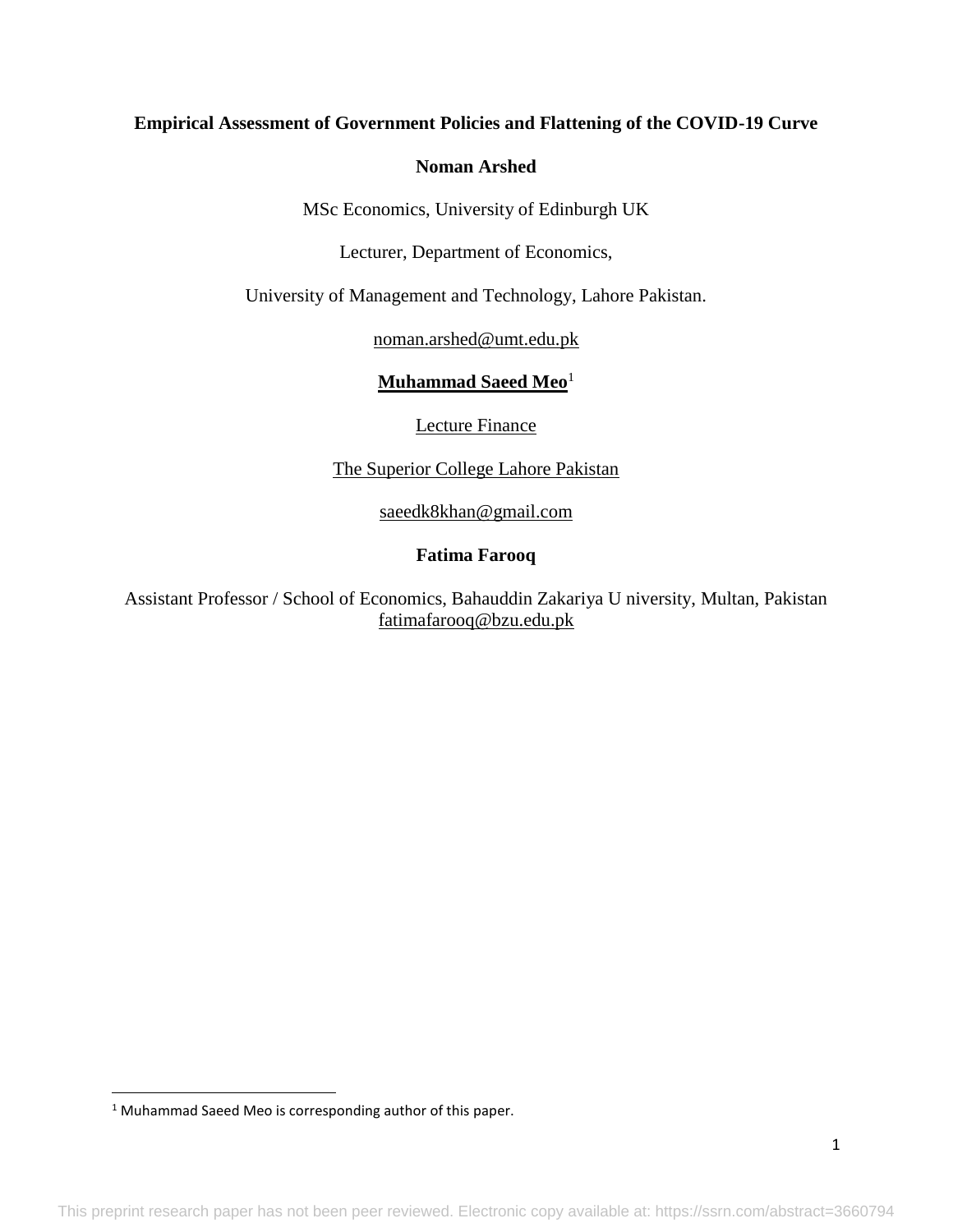### **Abstract**

The objective of the study is two-fold. First, it estimates the COVID19 flattening curve using Panel Random Coefficient Model. This allows each country to have its trajectory while allowing for random error effects to transfer across countries. Second, it calculates the expected number of days to reach the flattening point of COVID19 curve and estimate the empirical effectiveness of government policies around the world using Poisson regression. This study avails global COVID19 incidence data for 190 countries between January 22nd 2020 and May 11th 2020. In the absence of a vaccine or of more appropriate treatment options, nonpharmaceutical approaches must be used to control the spread of the 2019 new coronavirus disease (COVID19). This study proposed that the contact tracing, stay at home restrictions and international movement restrictions are most effective in controlling the spread and flattening the COIVD19 curve. At the same time, habits that hurt the immune system like smoking have a negative effect on the flattening of the curve. The government should integrate these policies in their lockdown plan to make it smart lockdown.

**Keywords**: Coronavirus; social distancing; contact tracing; work from home;

## **1. Introduction**

Coronavirus SARS CoV-2 (COVID19) was detected on January 21<sup>st</sup> when the first of the Chinese health workers were infected in Wuhan (Nature, 2020; Sharif et al.,2020). While it was spreading in China, the developed county's health systems were of the perception that like previous scourges, i.e. yellow fever, cholera, HIV/AIDS and Ebola, their systems will prevail against the COVID19. Practically past experiences were of little use, especially for the case of the US Health System (Chokshi & Katz, 2020). This was the story for the developed economy; on the other hand, there are more than 63000 cases in 53 countries of Africa. Their fragile system was not able to cope with the needs of the population (Divala et al., 2020). Furthermore, the fallout in terms of economic recession after COVID19 is predicted to overshadow the financial crises of the late 2010s. This is because this crisis is not only affecting the developed; rather, it is also changing developing economies. It will create not only supply short but also the demand shock leading to an estimated fall of GDP by 6% (Wren-Lewis, 2020). One study projected Indonesia's poverty to rise from 9.2% to 12.4% (Suryahadi, Al Izzati & Suryadarma, 2020). Kilbbin and Fernando (2020) provided several scenarios in which COVID19 could decrease GDP. According to estimates, the GDP loss could be up to -9.9% for Japan, -8.7% for Germany, and -8.4% for the rest of the Euro area. This shock had reduced the market capitalization by 30% at the global level (Siddiquei & Khan, 2020).

Each country handled the COVID19 differently, leading to different consequential forms of the pandemic. Countries like USA, Italy and the UK delayed government intervention in the expectation of achieving community-based immunization. In contrast, countries like India and New Zealand locked down international borders and restricted domestic movements. Lastly, there were countries which used the hybrid approach of allowing businesses to continue with special operating procedures (SOPs), social distancing and smart tracking of the COVID19 incidence. Figure 1 shows the exponential increase in the confirmed cases while the log series show slight flattening after 100 days from the first case of COVID19 in their country. Several studies have proposed the theory to handle the COVID19. One of the most popular is the flattening of the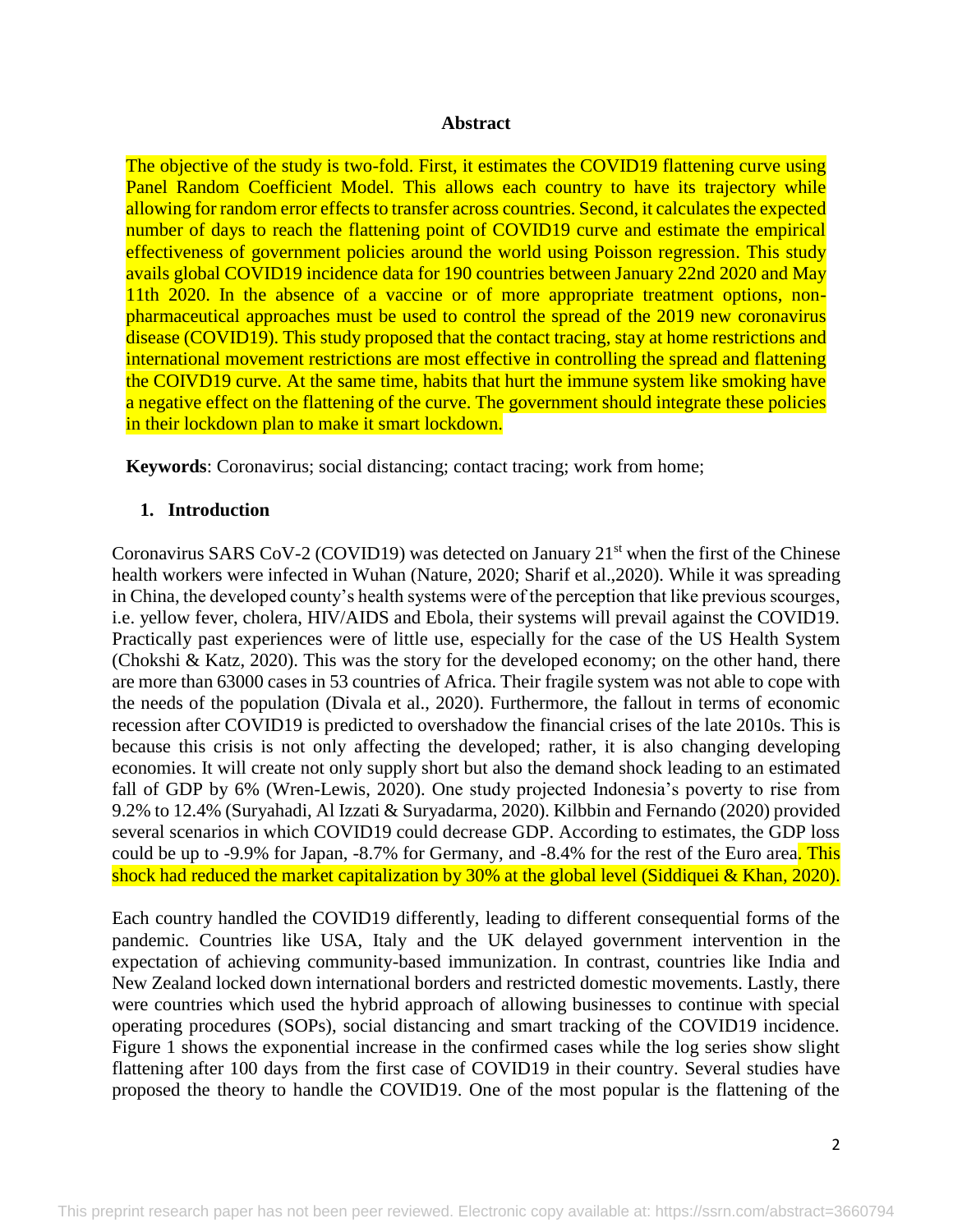COIVD19 incidence curve. Figure 2 shows the quadratic fit of log COVID19 incidence against the count of days since the first case was reported. It is observed here that there is a flattening pattern emerging globally.



Figure 1 – Average Incidence of COVID-19 Figure 2 – Flattening of COVID19 – Quadratic Fit

Studies claim that COVID19 will eventually expose every one as it is invisible, and it tends to communicate via social interaction. The young ones who are not experiencing its symptoms will be the one spreading it to the masses. The social and medical way to evade this spread is discussed under the measures to flatten the curve. This approach may not eradicate the COVID19, but it will reduce the strain on the health systems and pressure on the development of cure (Anderson et al., 2020; Giesecke, 2020; World Health Organization, 2020). The policies to manage the spread included lockdowns across the world (Koh, 2020) which are useful to contain the spread (Sharma, Talan & Jain, 2020).

In the literature, various studies find various factors which contribute to flattening the COVID19 curve. For example, Rotondi et al. (2020) find that in Italy, comovement restriction and social distancing contribute in flattening COVID19 curve. Block et al. (2020) also find that social distancing strategy significantly affects on COVID19 curve and make it flatten. Breitenbach et al. (2020) used DAE method by considering mostly effected 31 countries. The used first 100 days data of COVID19 and consider various factors which help in flattening COVID19 curve a such number of doctors, speed and nature of lockdown, health expenditure. They find mixed results, for example, 12 of the 31 countries in our sample were efficient, and 19 were inefficient in the use of resources to manage the flattening of their COVID19 contagion curves. Furthermore, they find that lockdown strategy is highly effective in for the flattening of COVID19 curve. Careful literature review on flattening COVID19 curve suggests social distancing and comovement restriction main factor of flattening COVID19 curve. However, previous studies on flattening of COVID19 curve ignored many other essential factors; therefore, it is dire need to extend the literature by incorporating additional variables also.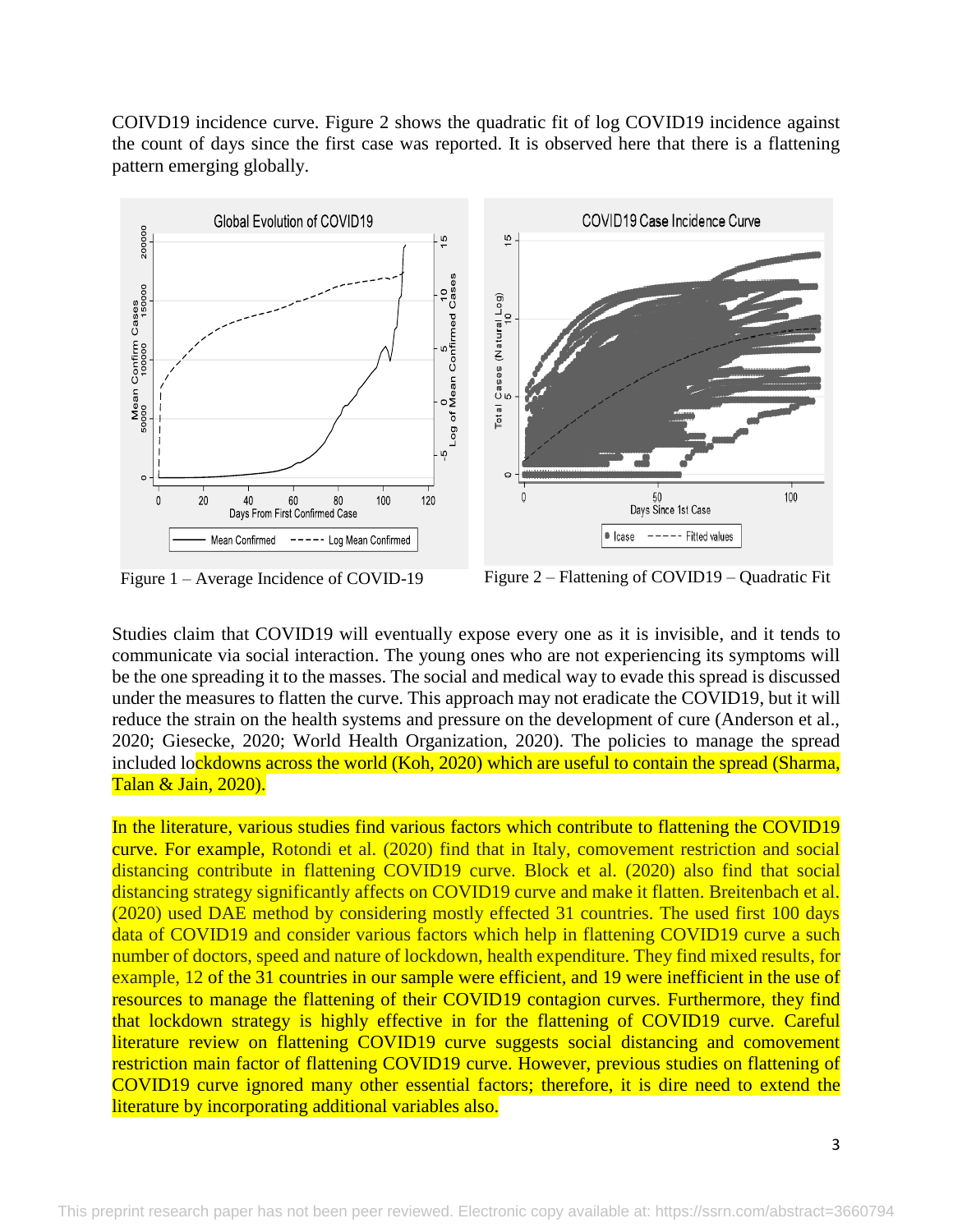The objective of the study is two-fold. First, it estimates the COVID19 flattening curve using Panel Random Coefficient Model. This allows each country to have its trajectory while allowing for random error effects to transfer across countries because of passenger and goods movement. Second, it calculates the expected number of days to reach the flattening point of COVID19 curve and estimate the empirical effectiveness of government policies around the world using Poisson regression. This study contributes to the literature in various ways. First, we include other important variables such size of the economy, smoking prevalence**,** population density, cancelling of events, stay at home restrictions**,** internal movement restrictions**,** contact tracing**,** information campaigns**,** international movement restrictions**,** workplace closure and school closure. The inclusion of these variables in the model provides a better understanding of the factors that affect COVID19 curve. Second, this study uses a large data set that has data from 190 countries, including developed and developing, a large data set proved more detailed outcomes. Third, this study estimates the Panel Random Coefficient Model (RCM); this model allows country-specific slope coefficients while constituting homogenous residuals. This specification helps in the determination of country-specific COVID19 curve with random spillover effects<sup>2</sup>. Several other competitive models exist which can estimate this data set like panel data models (fixed and random effect) which does not allow the slope coefficients to vary across cross-sections. Fourth, this study provides various policies based on empirical findings.

The rest of the paper is structured, as section 2 discusses the theory of the COVID19 curve. Section 3 discusses the review of the literature. Section 4 consist of data and methodology. Section 5 discusses the outcomes and discussions. Finally, section 6 discuss conclusions and policy implications.

## **2. Theory of COVID19 Curve Flattening**

 $\overline{\phantom{a}}$ 

While discussing the curve, this paper will present the positive and negative forces for both regions (figure 3). For the case of an increase in the cases, the virus spread rate, increase in the number of testing and the size of the economy and social activity are the positive forces of increase in cases. While population density, awareness of the people and knowledge about the mechanism of virus spread are possible opposing forces of increase in the cases. For the case of a decrease in cases region, the rigidity to slow down the economic and social activity and immunodeficiency prevalence of the population are the opposing forces that resist in decreasing the cases. While the stringency of government policies, development of medical treatment and immunization in the community are the forces promoting the decrease in the cases. The incidence of these positive and negative forces explain the days taken / to be taken by each country in reaching the flattening stage (Routley, 2020; World Health Organization, 2020).

<sup>&</sup>lt;sup>2</sup> This is necessitated because of the fact that countries are allowing their residents to come home with restricted flights where few of them are positive for COVID19.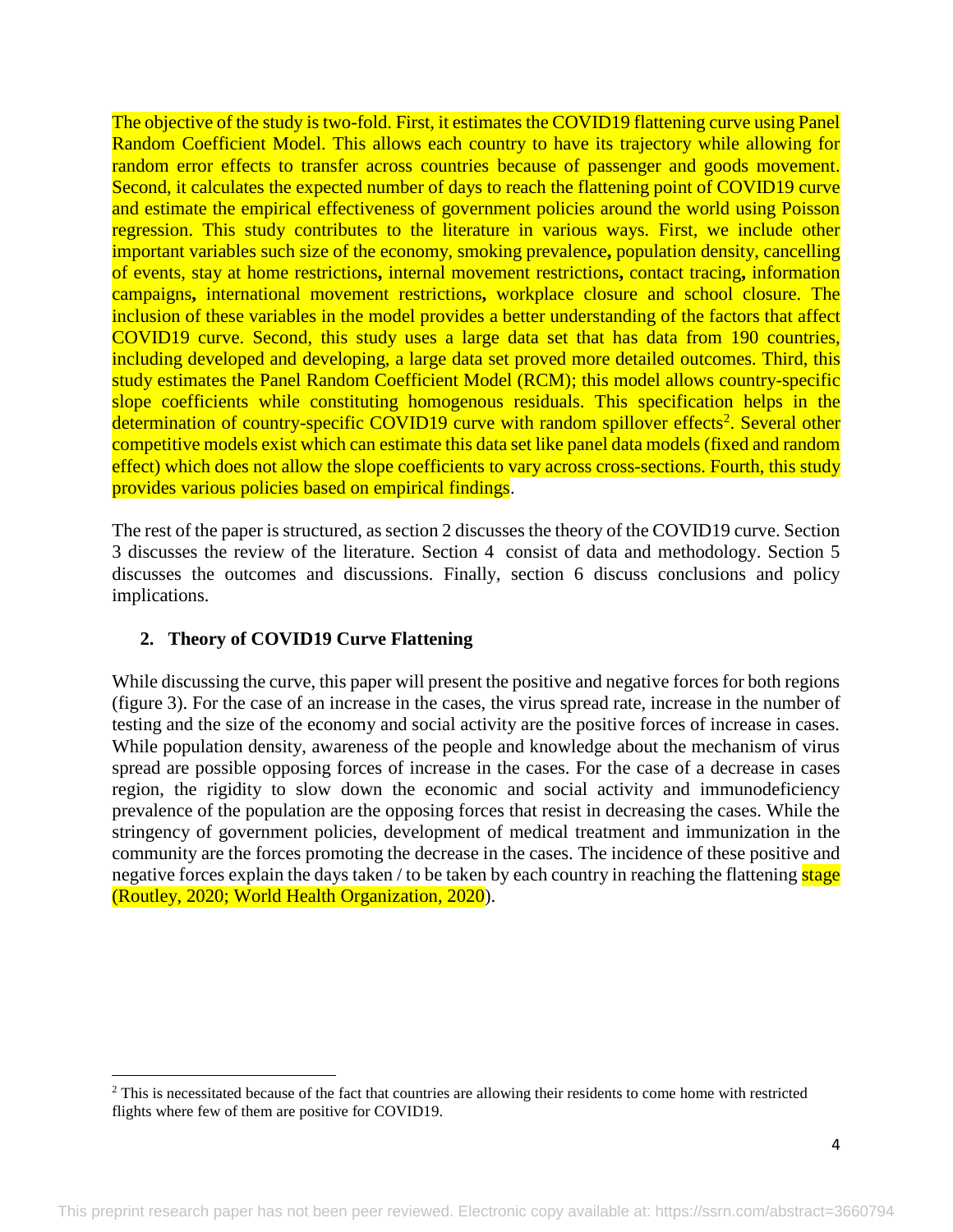

*Figure 3 – Flattening of COVID19 Curve*

This study proposes that each country have different positive and negative factors of increase and decrease in COVID19 cases. This study developed the Panel RCM model to estimate the countryspecific COVID19 curve and country-specific days to reach the flattening stage. Further, this study will explore the effectiveness of each government policy instrument in reducing the number of days to flatten the COVID19 incidence curve. This assessment will be instrumental in the strategizing the smart lockdown approach whereby appropriation combination of restrictions are applied to limit the spread of the virus. A study by (Saez et al., 2020) theoretically assessed the potency of different measures to flatten the epidemic curve as this situation is crucial for the case of weak economies who are facing a dilemma of saving the economy vs saving the lives.

## **3. Literature Review**

The spread of SARS CoV-2 has not even spared the people in prisons. Last few decades have seen a high number of incarcerations in the USA, adding to 2.2 million people in prisons and jails. Akiyama, Spaulding and Rich (2020) asserted the importance of flattening the curve within prisons and within the community. Fineberg (2020) discussed that China was able to flatten the COVID19 curve successfully. They did it using clear command and control, aggressive testing, protecting medical personnel and forming cluster-based policy. African countries are looking for a lockdown, but there had been no studies evaluating the cost and benefits of government intervention for these countries (Divala et al., 2020). Park, Choi and Ko (2020) discussed the success of advanced tracking in tackling the COVID -19 for the case of South Korea. In this strategy, multiple data sources were utilized like mobile services, immigration services, policy, credit card companies, public transit companies, government agencies and lastly health insurance agencies. All of them integrate their data to disclose ware bouts of population publically. Giordano et al. (2020) provided their model to categorize the cases of SARS-CoV-2. However, according to them, successful implementation requires social distancing and contract tracing. The case of Bangladesh also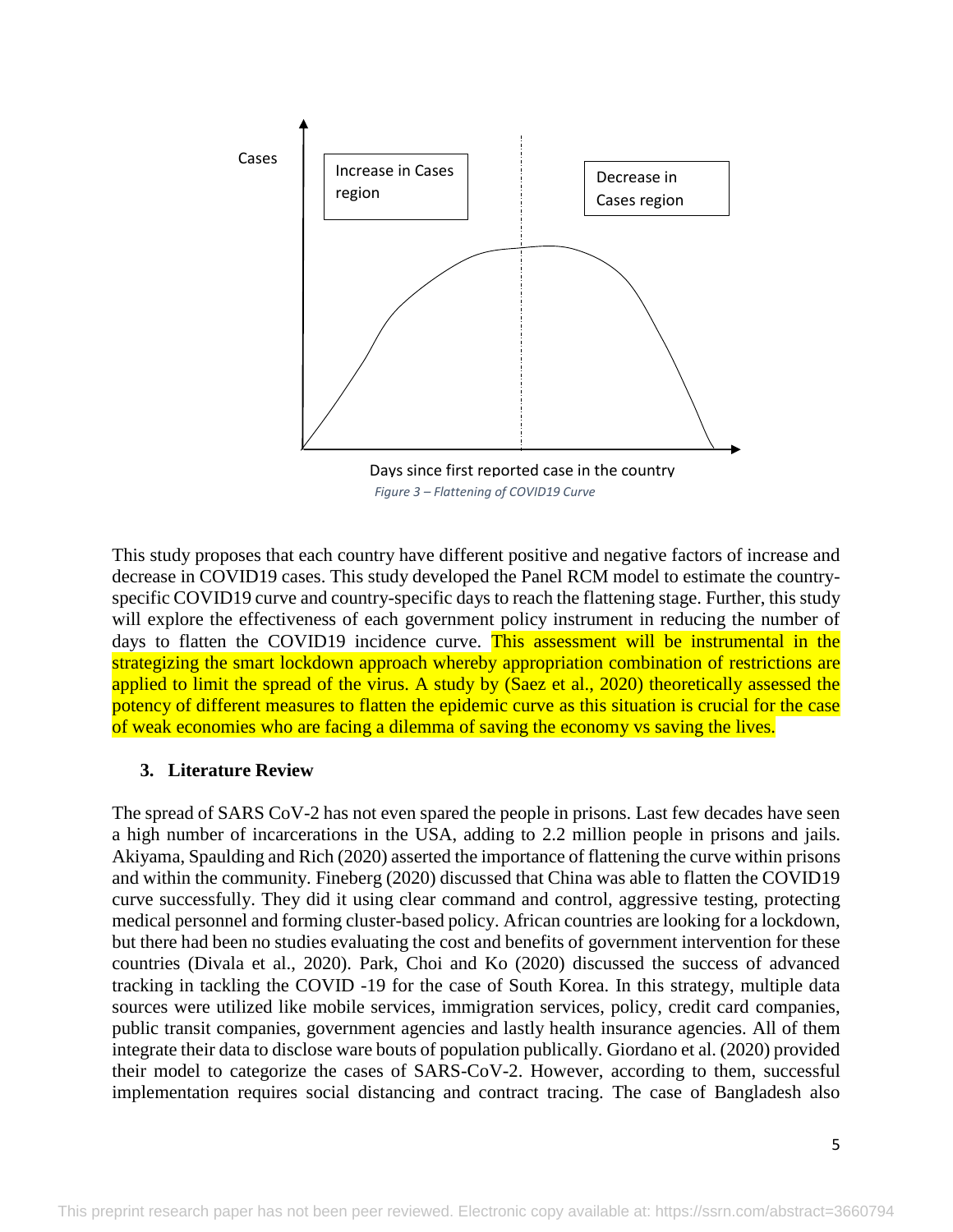showed that increased testing would not help if there is not contact tracing mechanisms in place (Khan & Howalder, 2020).

Within a month of the first positive case, and aggressive intervention approach by New Zealand seen a decrease in the number of cases. It happened because of their completely locking up of borders. They are now experiencing falling in COVID19 cases (Cousins, 2020). India was the first to lock down its international borders after their first case completely. However, it led to the severity of socio-economic conditions within a 1.3 billion population. Now they are moving towards testing and tracing contacts and isolating patients (Lancet, 2020). Similarly, the misinformation must also be dealt with at Government level, so that correct information regarding COVID19 can be disseminated among the masses (Donovan, 2020). Further, since the youth are the major carriers of COVID19, the closure of the schools are the first and foremost strategy to limit the movement of virus (Couzin-Frankel, 2020). Cowling and Aiello (2020) proposed that to mitigate the pandemic, there is a need for temporary close schools, workplaces and discourage gatherings. The more people accept to stay at homes; the more chances are that it will flatten the curve.

Poland (2020) stated that the positive COVID19 cases are doubling in every 3-4 days across the world. To handle this, there should be a collective and appropriate suspension of social interaction which provide impetus to SARS-CoV-2 transmission. The comorbidities of the society, like smoking, obesity and immunocompromised people have led to magnified death rates in several countries. The availability of large data sets helps the researchers in terms of making decisions to combat the spread of this pandemic (Callaghan, 2020). Research in the domain of social sciences can help in managing the perceived risk of individuals and behavioural response to the epidemic until medical treatment or vaccination is developed (Betsch, 2020). Bastos and Cajueiro (2020) use the data of Brazil to model the incidence of COVID19 and Atkeson (2020) did for the US. In South Asia, several strategies were adapted to counter the spread, which included contact tracing, travel restrictions, stay at home restrictions and awareness sessions (Sharma et al., 2020). Guidotti and Ardia (2020) developed an integrated portal which reports the data of COVID19, relevant economic indicators and all social restrictions indicators which governments have opted to abate the spread.

# **4. Data and Methods**

To fulfil the research objectives, the data and methods required are discussion in this section.

## **4.1. Data Source**

This study has availed the COVID19 data repository in R 3.6.3 developed by (Guidotti & Ardia, 2020). This data constitutes the indicators of confirmed, recovered and dead cases of COVID19, qualitative indicators of government intervention and quantitative indicators of the economy. This daily data constitutes of 190 countries ranging between, January  $22<sup>nd</sup>$  2020 to May 11<sup>th</sup> 2020. Following is the functional form of the model and description of the symbols used in the functional form for the selected variables is given in table 1:

dflat = f(lGDP, lGDP2, SMOK, lPD, CEVE, SHRES, LMRES, CTRAC,INFG,IMRES, WSCLOS, SCLOS)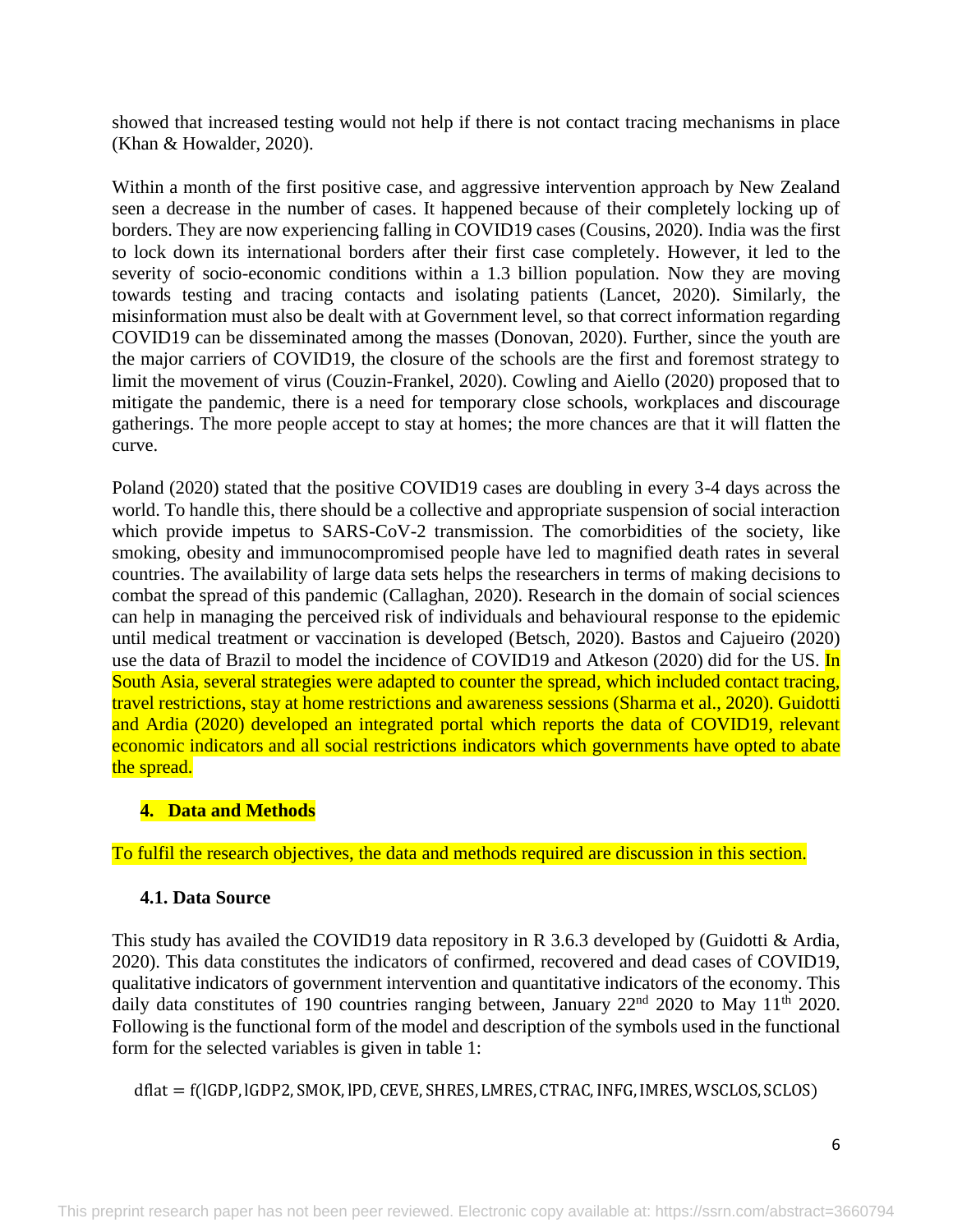| Variable name                                       | Symbol              | Definition                                                                              |
|-----------------------------------------------------|---------------------|-----------------------------------------------------------------------------------------|
| Confirmed<br>COVID19<br>Cases                       | ICase (Natural Log) | No of COVID19 positive cases, cumulative.                                               |
| Days since 1 <sup>st</sup> COVID19<br>positive case | Days                | No of days since $1st$ COVID19 positive case                                            |
| Size of the economy                                 | IGDP (Natural Log)  | Final market value of goods and services<br>produced in the country in a year.          |
| <b>Smoking Prevalence</b>                           | <b>SMOK</b>         | Prevalence of Smoking as percentage of adults in<br>the country                         |
| <b>Population Density</b>                           | IPD (Natural Log)   | Population per unit area                                                                |
| <b>Cancelling of Events</b>                         | <b>CEVE</b>         | 0 No Measures Taken<br>2 Required Cancelling                                            |
| <b>Stay at Home Restrictions</b>                    | <b>SHRES</b>        | 0 No Measures<br>Require not leaving house with minimal<br>exceptions                   |
| Internal<br>Movement<br><b>Restrictions</b>         | <b>LMRES</b>        | 0 No Measures<br>2 Require Closing                                                      |
| <b>Contact Tracing</b>                              | <b>CTRAC</b>        | 0 No Contract Tracing<br>2 Comprehensive Contact Tracing for All Cases                  |
| <b>Information Campaigns</b>                        | <b>INFG</b>         | 0 No COVID19 Public Information Campaign<br>2 Coordinated Public Information Campaign   |
| International<br>Movement<br><b>Restrictions</b>    | <b>IMRES</b>        | 0 No Measures<br>4 Total Border Closure                                                 |
| <b>Work Place Closure</b>                           | <b>WSCLOS</b>       | 0 No Measures<br>3 Require Closing (or Work From Home) all-but-<br>essential workplaces |
| <b>School Closure</b>                               | <b>SCLOS</b>        | 0 No Measures<br>3 Require Closing All Levels                                           |

Table 1 Variables and Construction

## **4.2. Methods**

 $\overline{\phantom{a}}$ 

This study estimates the Panel Random Coefficient Model (RCM Model by, Swamy, 1970) with the natural log of confirmed cases and quadratic function of the number of days since the first case as an independent variable. RCM model will allow country-specific slope coefficients while constituting homogenous residuals. This specification helps in the determination of countryspecific COVID19 curve with random spillover effects<sup>3</sup>. Several other competitive models exist which can estimate this data set like Panel data models which do not allow the slope coefficients to vary across cross-sections. Equation 1 is used to estimate the days to flatten COVID19 curve. It is expected that the COVID19 incidence curve will follow the law of diminishing returns, whereby  $\alpha_{2i} > 0$  and  $\alpha_{3i} < 0$ . While equating first derivative equal to zero, this study will estimate the country-wise value of an estimated number of days by which their COVID19 incidence curve will flatten. Several studies like (Zahid et al., 2020; Arshed et al., 2019; Hanif, Arshed & Aziz, 2019;

<sup>&</sup>lt;sup>3</sup> This is necessitated because of the fact that countries are allowing their residents to come home with restricted flights where few of them are positive for COVID19.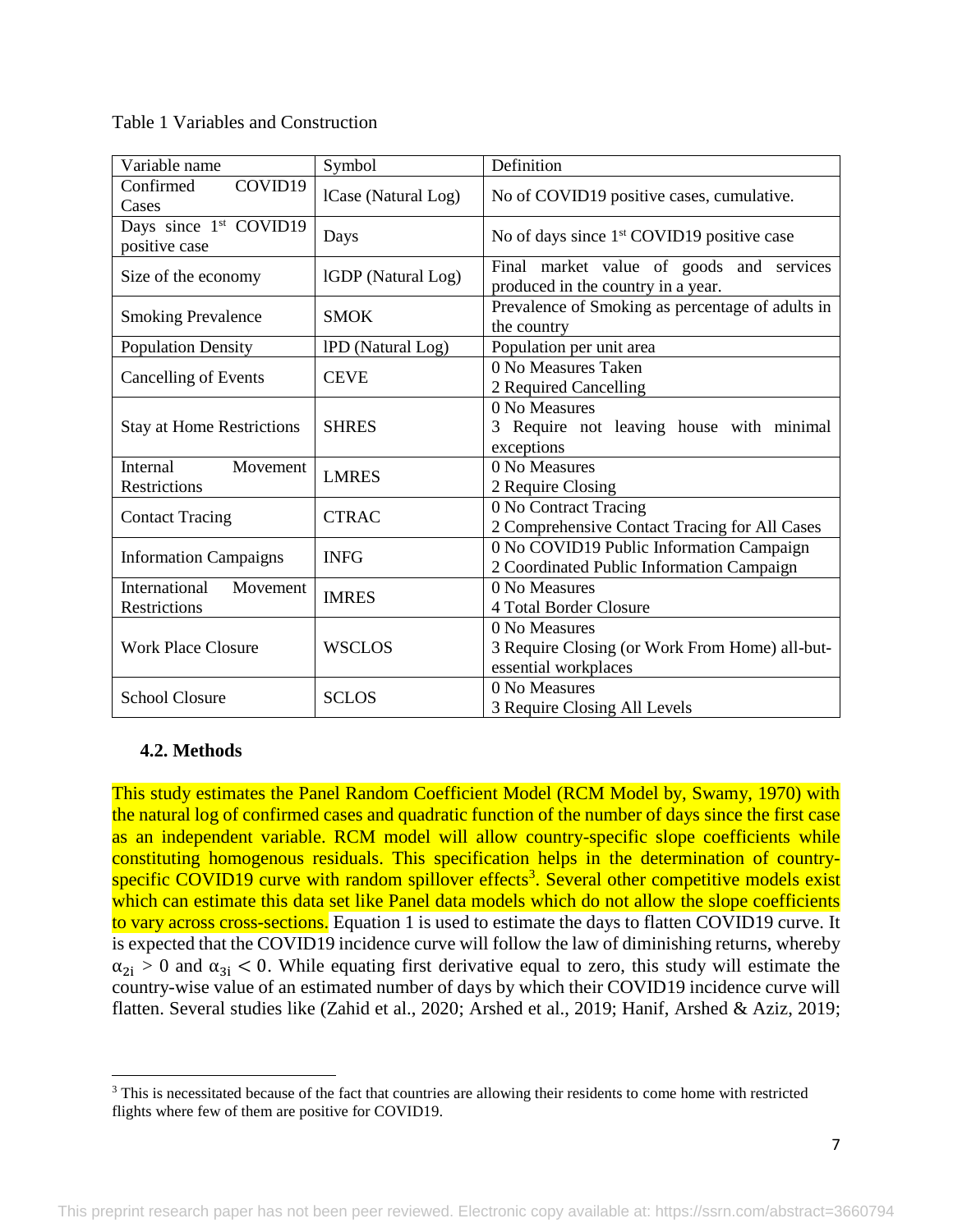Iqbal, Kalim & Arshed, 2019) have used this method to estimate the minima or maxima of the curve.

lCase<sub>it</sub> = 
$$
\alpha_{1i} + \alpha_{2i}
$$
Days<sub>it</sub> -  $\alpha_{3i}$ Days<sub>it</sub><sup>2</sup> + e<sub>it</sub> (1)  
\n
$$
\frac{\partial \text{lCase}_{it}}{\partial \text{Days}_{it}} = \alpha_{2i} - \alpha_{3i}2 * \text{Days}_{it} = 0
$$
\n
$$
\text{Days}_{it}^{*} = \frac{\alpha_{2i}}{2\alpha_{3i}}
$$

This discrete data of the number of days to flatten is then used as a cross-sectional data, and the effectiveness of policy intervention are used as independent variables while controlling for the size of the economy, social and demographic indicators. Poisson regression is used in this case. **Studies** like Arshed (2020), Anwar, Arshed and Anwar (2016) and Arshed, Kalim and Anwar (2019) have used this Poisson regression model for the case of the discrete dependent variable. Equation 2 provides the stochastic form of estimation equation where the variables used are discussed in Table 1.

 $dflat_i = \beta_1 + \beta_2lGDP_i + \beta_3lGDP_i^2 + \beta_4SMOK_i + \beta_5IPD_i + \beta_6CEVE_i + \beta_7SHRES_i + \beta_8LMRES_i$  $+ \beta_9$ CTRAC<sub>i</sub> +  $\beta_{10}$ INFG<sub>i</sub> +  $\beta_{11}$ IMRES<sub>i</sub> +  $\beta_{12}$ WSCLOS<sub>i</sub> +  $\beta_{13}$ SCLOS<sub>i</sub> +  $e_i$  (2)

In this equation 2, the quadratic specification of log of GDP accounts for the inertia effect because of the size of the economy which resists or takes time to slow down or lock down. The log of population density (PD) accounts for the difficulty to maintain social distancing among the people. Smoking prevalence (SMOK) accounts for the non-healthy habits which may deteriorate the immunity against viruses. While all other variables are types of restrictions imposed the government to control the spread of COVID19.

### **5. Results and Discussions**

Table 2 shows the descriptive statistics of the variables which are used in the study. Here it can be seen that almost all of the variables have the mean value higher than the standard deviation. This confirms that all the variables are under dispersed. While other than GDP and SMOK, all the variables are statistically non-normal. This study avails the central limit theorem to assume variables to be asymptotically normal.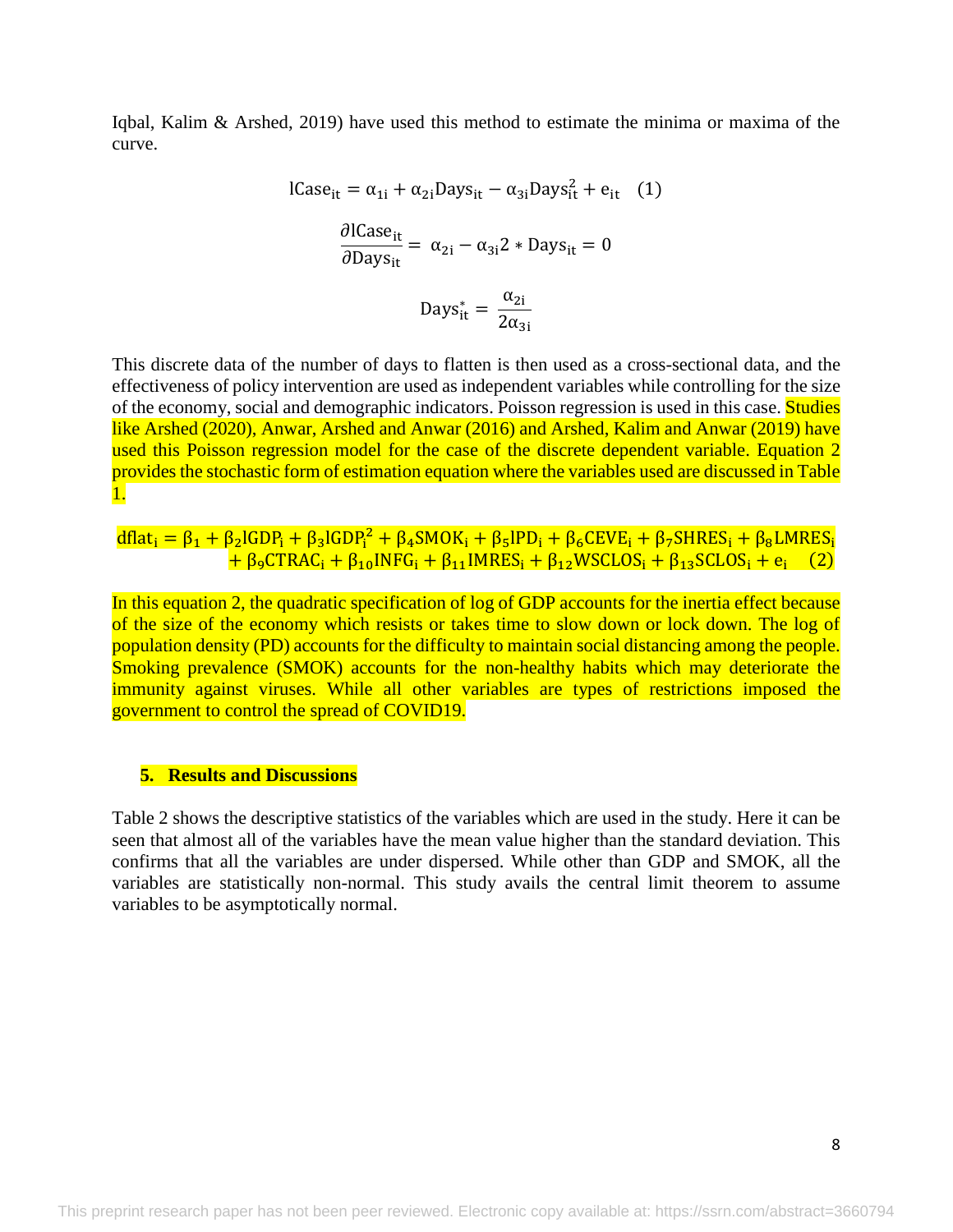| Variable      | Obs | Mean  | Std. Dev. | JB Test Prob. |
|---------------|-----|-------|-----------|---------------|
| <b>D</b> flat | 181 | 71.28 | 55.18     | $0.00***$     |
| <b>IGDP</b>   | 167 | 24.50 | 2.09      | 0.34          |
| <b>SMOK</b>   | 167 | 0.21  | 0.09      | 0.12          |
| <b>IPD</b>    | 138 | 4.42  | 1.43      | $0.02**$      |
| <b>CEVE</b>   | 141 | 0.82  | 0.48      | $0.00***$     |
| <b>SHRES</b>  | 181 | 0.61  | 0.47      | $0.00***$     |
| <b>LMRES</b>  | 181 | 0.61  | 0.42      | $0.00***$     |
| <b>CTRAC</b>  | 181 | 0.63  | 0.55      | $0.01***$     |
| <b>INFG</b>   | 181 | 1.10  | 0.67      | $0.00***$     |
| <b>IMRES</b>  | 181 | 1.67  | 1.05      | $0.00***$     |
| <b>WSCLOS</b> | 181 | 0.85  | 0.611     | $0.00***$     |
| <b>SCLOS</b>  | 181 | 1.20  | 0.71      | $0.00***$     |

Table 2 Descriptive Statistics

\*\*\*, \*\* indicates significant level at  $1&65\%$  respectively

Before estimating the Panel Random Coefficient Model, this study tested the lCase variable for its stationarity. ADF and PP Fisher panel unit root tests confirmed that the variable lCase is stationary at level. Hence simple panel data models may suffice. Table 3 provides the estimates. These estimates are based on 12,803 country – day observations based on 190 countries. The significant value of the Wald test confirms that the overall model is fit. In contrast, the significant value of parameter constancy test confirms that the COVID19 incidence curve is heterogeneous for all countries. Here it can be seen that on the average, increase in one day after the first case, lead to an increase in total cases by 0.198%. This is because of several factors like its spread and increase in testing. However, the effect of days is not linear. Here for every increase in days, the marginal impact of days diminish by 0.001%. This is because of factors like increase in people recovered, an increase in the immunity levels and an increase in awareness and precautionary measures related to COVID19.

| Panel Random Coefficient Estimates (Dep. Var. lCase) |          |             |  |  |
|------------------------------------------------------|----------|-------------|--|--|
| Variable                                             | Coef.    | Prob.       |  |  |
| Days                                                 | 0.198    | $0.000***$  |  |  |
| $\text{Days}^2$                                      | $-0.001$ | $0.000$ *** |  |  |
| Constant                                             | 0.502    | $0.000***$  |  |  |
| <b>Regression Statistics</b>                         |          |             |  |  |
| <b>Observations</b>                                  | 12803    |             |  |  |
| Countries                                            | 190      |             |  |  |
| Wald                                                 | 960.08   | $0.000***$  |  |  |
| <b>Parameter Constancy Test</b>                      | 500000   | $0.000***$  |  |  |

Table 3 Panel RCM Estimates

Note: \*\*\* indicates a level of significance at 1%.

Figure 4 provides the distribution of the days to flatten the COVID19 curve. Here the majority of the countries are laying between 40 to 70 days mark while the distribution has a long right tail. Figure 5 plots the new indicator of log-transformed days to flatten on the map. Here it can be seen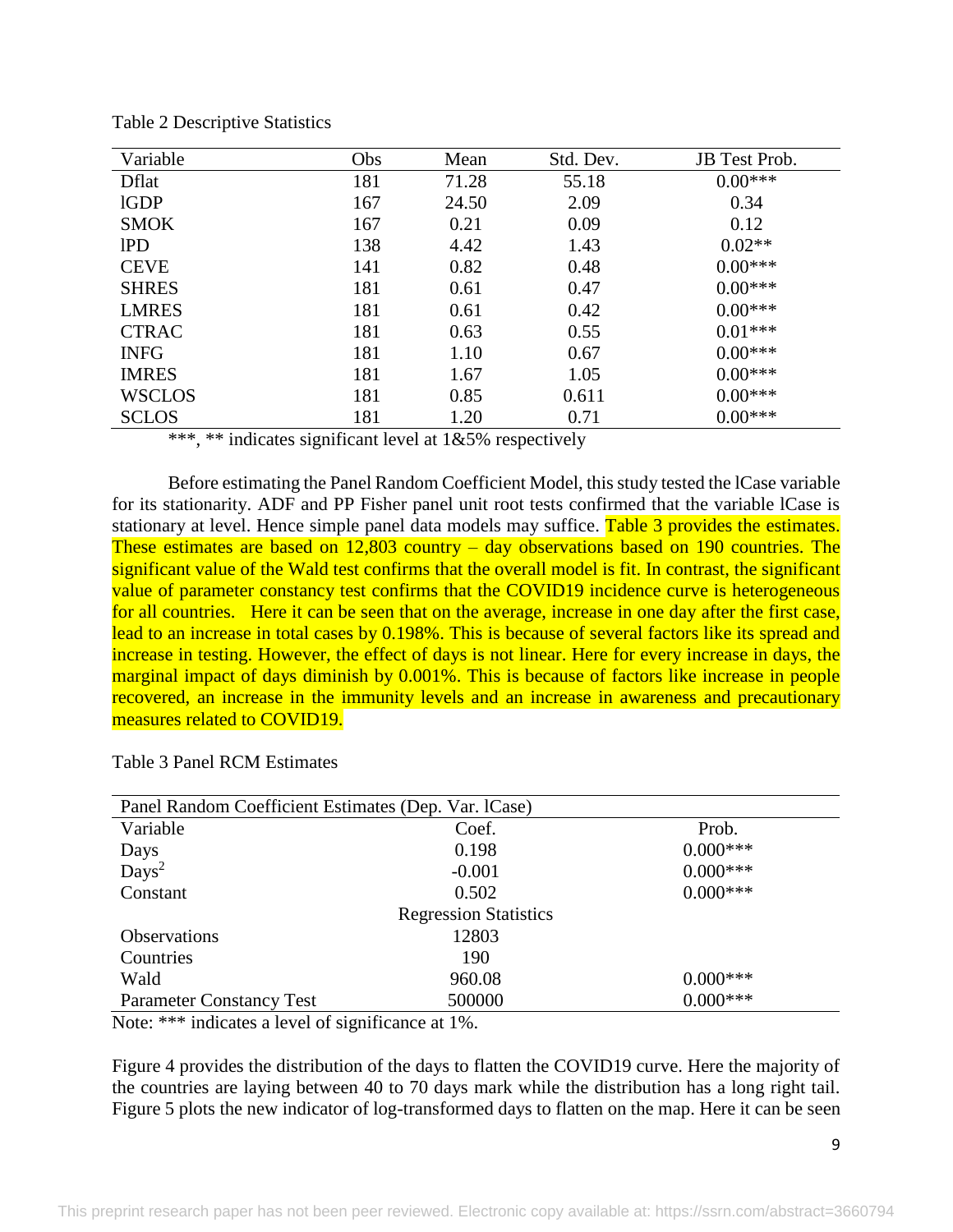that region like Mexico and South Sudan is showing shorter time to flatten. They are followed by regions like Greenland, Spain, Morocco and Sweden.



In table 4, the days to flatten are estimated using equation 2. The estimation was done using 110 valid samples. The significant value of LR  $Chi<sup>2</sup>$  shows that the overall model is fit, and the proposed independent variables explain 18.6% variation in the days to flatten. For the case of controlling factors, a 1% increase in the smoking prevalence, leads to a 1.6% increase in days to flatten the curve. This shows that people who smoke first are addicted, they have to visit shops often to buy cigarettes which increases chances of becoming affected by the virus. Secondly, they tend to have a weakened immune system. Hence they take longer time to negate the effects of the virus. This immunodeficiency effect of smoking is well established (El. Taweel et al., 2019; Woskie & Wenham, 2020). A 1% increase in population density leads to a decrease in days to flatten by 0.046% on average. This shows that the urban areas with high density are the main focus of Government facilities, awareness and intervention, which leads to a decrease in the time to flatten. A study for the case of India poised the challenged in ensuring social distancing in a densely populated area (Wasdani & Prasad, 2020).

The effect of the size of the economy is quadratic. A 1% increase in the size of the economy leads to a 0.60% decrease in the days to flatten the COIVD19 curve. But for each percent increase in the size, the decreasing effect of days to flatten reduces by 0.013%. This shows that the smaller economies are better able to manage and slow down the economic and social activities as compared to the larger economies. Big metropolitan cities like, New York took time to slow down which lead to heightened incidence of COVID19 (Rotman, 2020).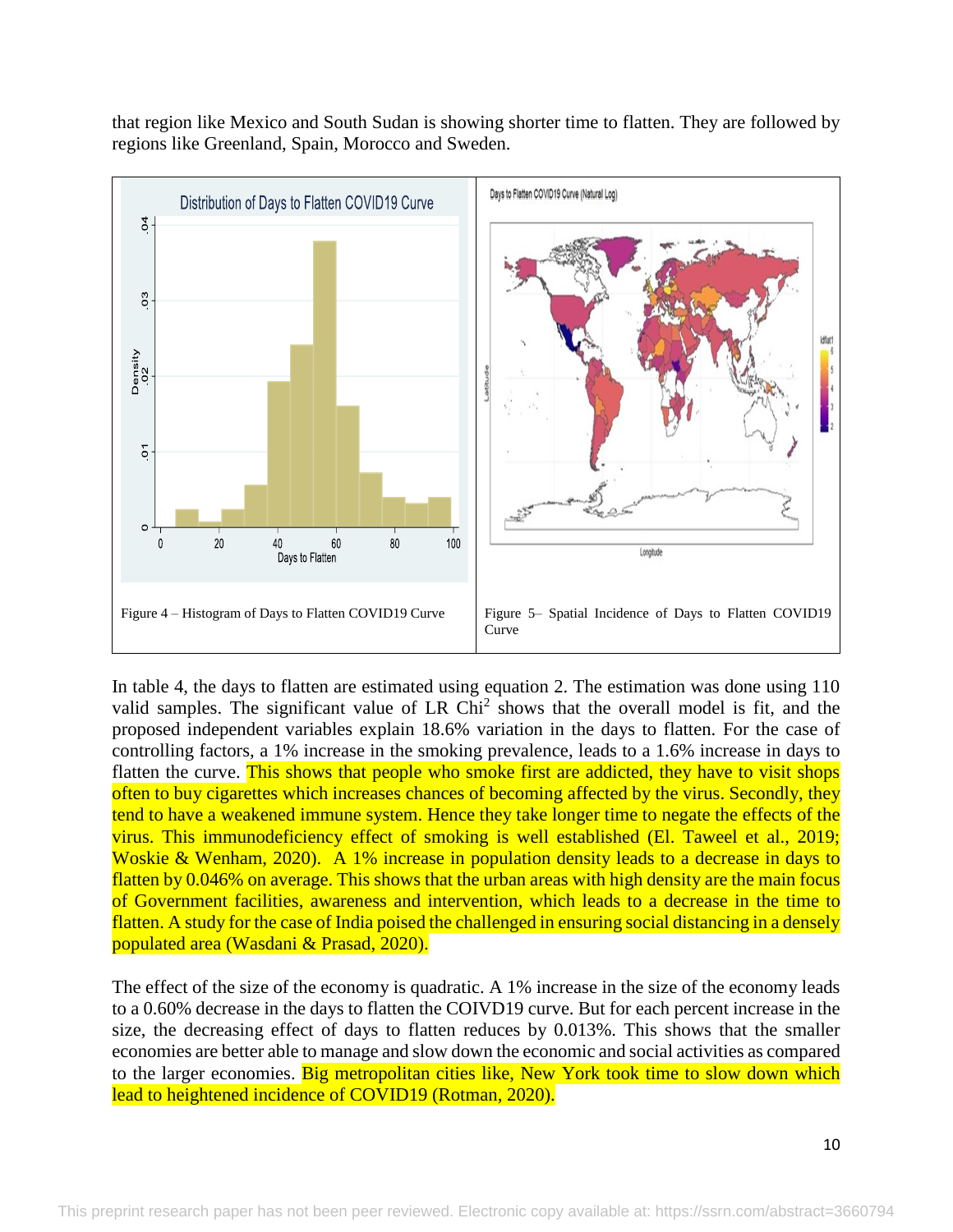|                              | Poisson Regression (Dep. Var. dflat) |             |  |  |
|------------------------------|--------------------------------------|-------------|--|--|
| Variable                     | Coef.                                | Prob.       |  |  |
| Lgdp                         | $-0.60$                              | $0.000$ *** |  |  |
| 1GDP <sup>2</sup>            | 0.013                                | $0.000***$  |  |  |
| <b>SMOK</b>                  | 1.642                                | $0.000***$  |  |  |
| Lpd                          | $-0.046$                             | $0.000***$  |  |  |
| <b>CEVE</b>                  | 0.209                                | $0.019**$   |  |  |
| <b>SHRES</b>                 | $-0.171$                             | $0.000***$  |  |  |
| <b>LMRES</b>                 | 0.476                                | $0.000$ *** |  |  |
| <b>CTRAC</b>                 | $-0.262$                             | $0.000$ *** |  |  |
| <b>INFG</b>                  | $-0.044$                             | 0.238       |  |  |
| <b>IMRES</b>                 | $-0.176$                             | $0.000$ *** |  |  |
| <b>WSCLOS</b>                | $-0.070$                             | $0.040**$   |  |  |
| <b>SCLOS</b>                 | 0.137                                | 0.810       |  |  |
| Constant                     | 11.438                               | $0.000***$  |  |  |
| <b>Regression Statistics</b> |                                      |             |  |  |
| <b>Observations</b>          | 110                                  |             |  |  |
| LR Chi <sup>2</sup>          | 781.64                               | $0.000***$  |  |  |
| Pseudo $R^2$                 | 0.1866                               |             |  |  |

Table 4 Poisson Estimates

Now while comparing the pandemic related government policy options. Empirically cancelling the events and limiting the internal movements has not led to a decrease in the days to flatten. This may indicate that closing the intercity transport and cancelling of events increased the number of free people. It increased panic as the first thing people want to do when they are free is to allocate to a comfortable place.

Empirically the effects of closing schools and information campaigns had no significant effect on the days to flatten, while other indicators had a significant negative effect. Here restricting people to say at home had led to a 0.17% decrease in the days to flatten, as it reduced the social interaction because of which the communicable disease could spread. The difference in differences estimates for USA showed 30.2% decrease in the weekly cases of COVID19 (Fowler et al., 2020). The comprehensiveness of contact tracing had led to a decrease in the days to flatten by 0.26%. This had allowed governments to address the spread of the virus and isolate the confirmed cases. The contact tracing strategy have been proved to reduce the reproduction and rapid flattening. Further it has lower chances of second wave outbreak (Browne et al., 2020). Increase in the international movement restrictions had led to a 0.18% decrease in the days to flatten the curve. Study for the case of Malaysia showed that limiting the movement of people helps in limiting the COVID19 (Amiruzzaman et al., 2020). Lastly closing the workplace and moving to work from home strategy had led to a reduction in the days to flatten by 0.07%. Working from home helps reduces the pressure of the transmitting virus from work to home and in the society (Heinen, 2020). Hence out of all policies, the contact tracing had been the most effective strategy.

## **6. Conclusion and Policy Implications**

Note: \*\*\*, \*\* indicates the level of significance at 1% and 5% respectively.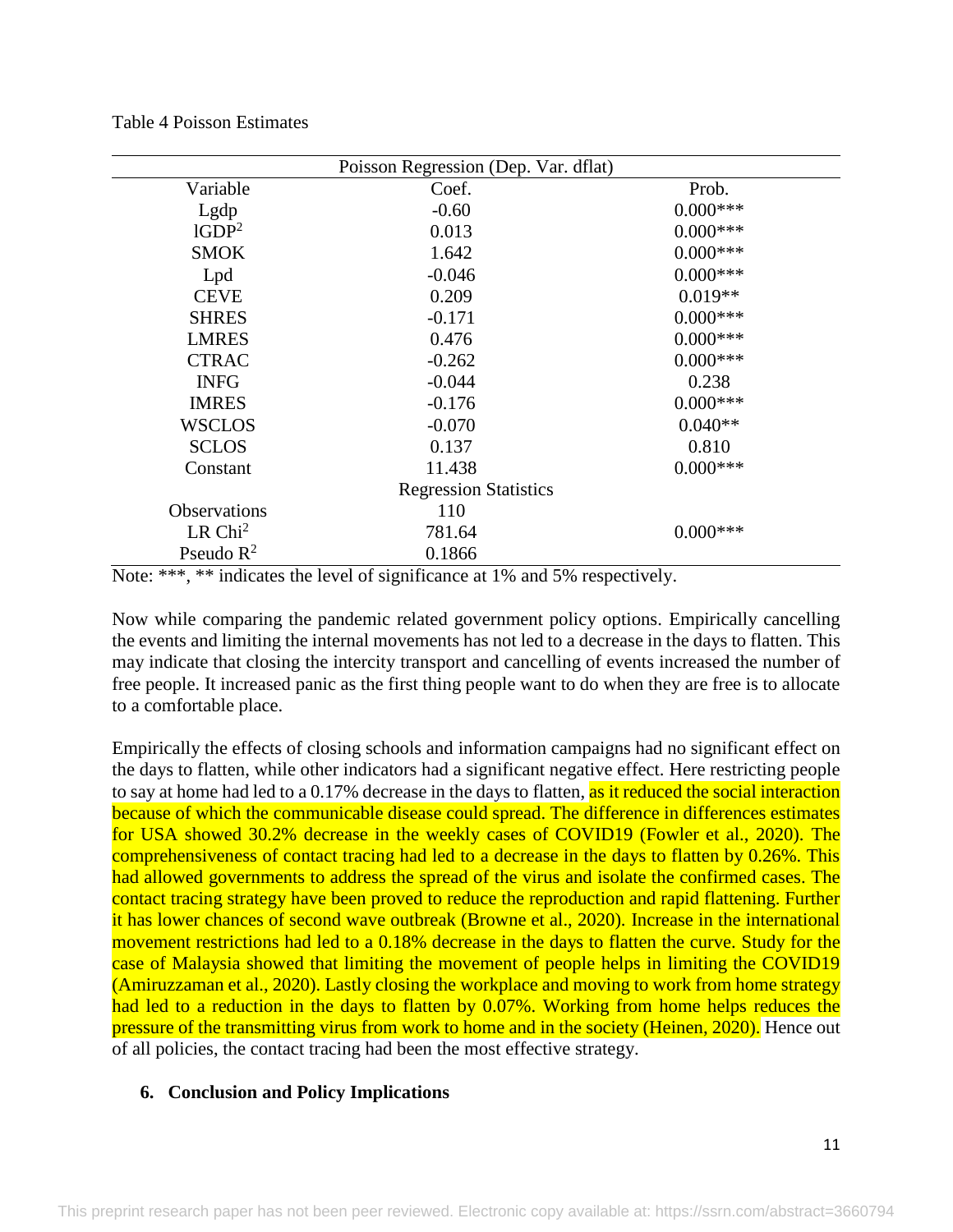Global economies are on the verge of collapse after the hit from pandemic COVID19. Its spread rate across developed and developing economies had surprised the large economies. The higher number of cases are witnessed in the economies where the health infrastructure was successful in handling previous epidemics like yellow fever, cholera, HIV/AIDS and Ebola. World Health Organization (WHO) and different research studies have proposed the countries to envisage flattening of COVID19 curve. Which will ease the pressure on their respective health systems and avail time to develop the vaccination. Under this premise, several strategies were proposed by research studies like social distancing, school and work closure, national and international travel restrictions, cancelling of events and gatherings, information disbursement and contact tracing. But the issue at hand is that countries are not unified on the type of strategies to be used. This study firstly developed an indicator which represented the pace of flattening of COVID19 curve. Figure 5 presented the global distribution of days to flatten. This indicator is then empirically analyzed against different policy strategies indicators.

The recent developments showed that the straight forward lockdown will not be an optimal strategy especially for the poor economies. It will effect more because of poverty and hunger than of COVID19. Hence there was a need to compare and share the most effective strategy to cater the spread of COVID19. The multipronged analysis using Panel RCM and Poisson Regression led to a final assessment of government strategies. Here, the most effective strategy was, contact tracing, international movement restriction, stay at home restrictions, work closure and information campaigns, arrange in decreasing order of effectiveness. This assessment rests all the debates related to the potency of the counter COVID19 strategies. WHO and local government needs to invest in the rigorous implementation of contact tracing mechanisms. This will help in minimizing the spread of possibly lethal viral infection.

### **References**

- Akiyama, M. J., Spaulding, A. C., & Rich, J. D. (2020). Flattening the curve for incarcerated populations—Covid-19 in jails and prisons. New England Journal of Medicine.
- Amiruzzaman, M., Abdullah-Al-Wadud, M., Mohd Nor, R., Aziz, A. N. (2020). Evaluation of the Effectiveness of Movement Control Order to Limit the Spread of COVID-19. *Preprints,* 2020050247 (doi: 10.20944/preprints202005.0247.v1)
- Anderson, R. M., Heesterbeek, H., Klinkenberg, D., & Hollingsworth, T. D. (2020). How will country-based mitigation measures influence the course of the COVID-19 epidemic? The Lancet, 395(10228), 931-934.
- Anwar, A., Arshed, N., & Anwar, S. (2016). Causal relationship between military expenditure, foreign aid and terrorism: an analysis of muslim countries. International Journal of Economic Research, 7, 1-9.
- Arshed, N. (2020). Applied Cross-Sectional Econometrics. KSP Books. ISBN: 978-605-7736-94- 9. Available at<http://books.ksplibrary.org/978-605-7736-94-9/>
- Arshed, N., Anwar, A., Hassan, M. S., & Bukhari, S. (2019). Education stock and its implication for income inequality: The case of Asian economies. Review of Development Economics, 23(2), 1050-1066.
- Arshed, N., Kalim, R., & Anwar, A. (2019). Can Government Expenditures Deter Crime? An Empirical Analysis Across the District of Punjab. Research Journal of Applied Science, 14(11), 388-395.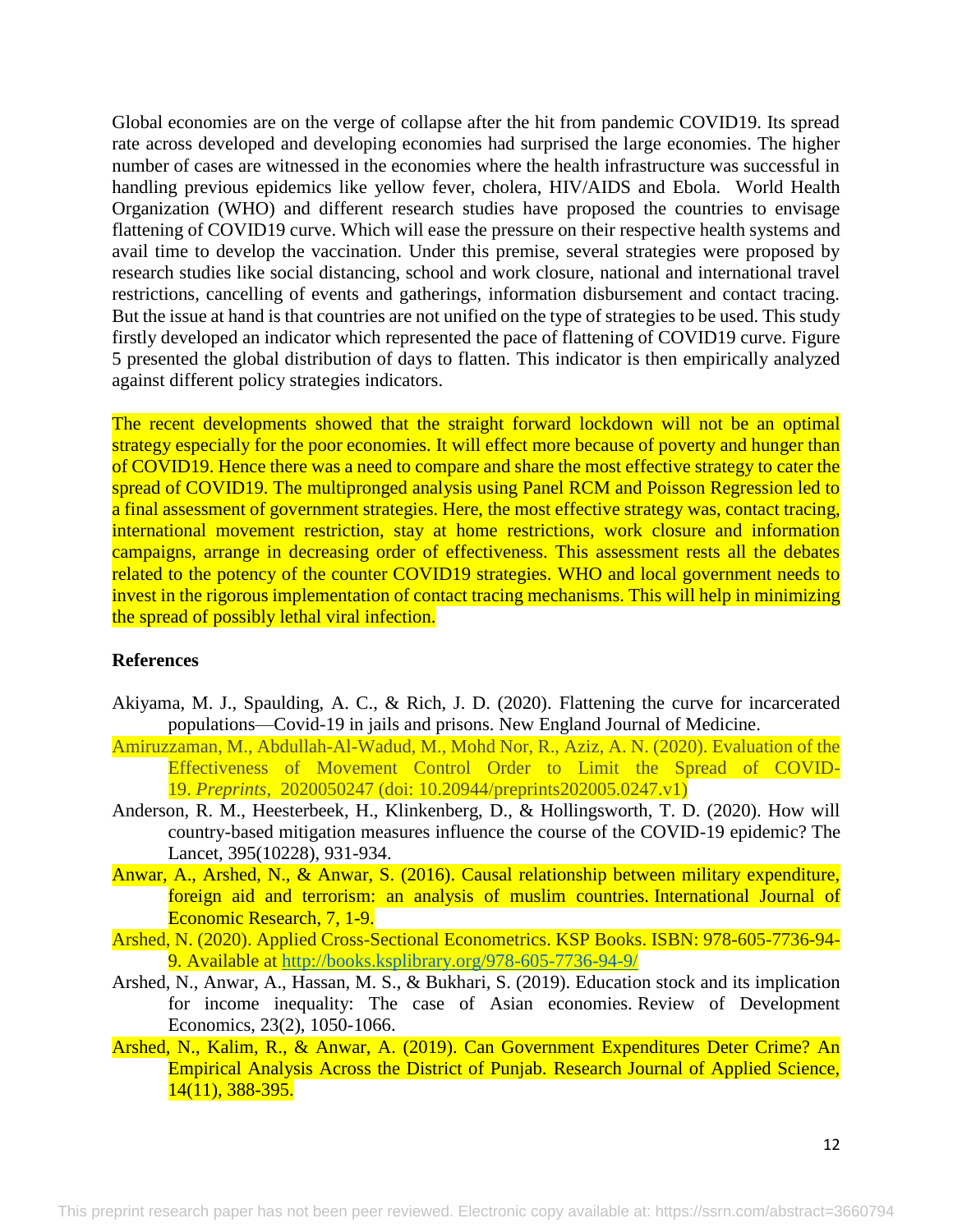- Atkeson, A. (2020). What will be the economic impact of COVID-19 in the US? Rough estimates of disease scenarios (No. w26867). National Bureau of Economic Research.
- Bastos, S. B., & Cajueiro, D. O. (2020). Modeling and forecasting the early evolution of the Covid-19 pandemic in Brazil. arXiv preprint arXiv:2003.14288
- Betsch, C. (2020). How behavioural science data helps mitigate the COVID-19 crisis. Nature Human Behaviour, 1-1.
- Block, P., Hoffman, M., Raabe, I. J., Dowd, J. B., Rahal, C., Kashyap, R., & Mills, M. C. (2020). Social network-based distancing strategies to flatten the COVID-19 curve in a postlockdown world. *Nature Human Behaviour*, 1-9.
- Breitenbach, M. C., Ngobeni, V., & Ayte, G. (2020). The first 100 days of COVID-19 coronavirus–How efficient did country health systems perform to flatten the curve in the first wave? MPRA paper no 8872.
- Browne, C., Gulbudak, H., & Macdonald, J. C. (2020). Differential impacts of contact tracing and lockdowns on outbreak size in COVID-19 model applied to China. *medRxiv*.
- Callaghan, S. (2020). COVID-19 Is a Data Science Issue. Patterns, 1(2)
- Chokshi, D. A., & Katz, M. H. (2020, April). Emerging Lessons From COVID-19 Response in New York City. In JAMA Health Forum (Vol. 1, No. 4, pp. e200487-e200487). American Medical Association.
- Courtemanche, C. J., Garuccio, J., Le, A., Pinkston, J. C., & Yelowitz, A. (2020). Did Social-Distancing Measures in Kentucky Help to Flatten the COVID-19 Curve?. *Institute for the Study of Free Enterprise Working Papers*. 1. [https://uknowledge.uky.edu/isfe\\_papers/1](https://uknowledge.uky.edu/isfe_papers/1)
- Cousins, S. (2020) New Zealand eliminates COVID-19. The Lancet, 235(10235)
- Couzin-Frankel, J. (2020). Does closing schools slow the spread of coronavirus? Past outbreaks provide clues. Science, 0-84.
- Cowling, B. J., & Aiello, A. E. (2020). Public health measures to slow community spread of coronavirus disease 2019. The Journal of infectious diseases.
- Divala, T., Burke, R. M., Ndeketa, L., Corbett, E. L. & MacPherson, P. (2020). Africa faces difficult choices in responding to COVID-19. The Lancet
- Donovan, J. (2020). Social-media companies must flatten the curve of misinformation. Nature.
- El-Taweel, A. E. A., Salem, R. M., & Allam, A. H. (2019). Cigarette smoking reduces the efficacy of intralesional vitamin D in the treatment of warts. *Dermatologic Therapy*, *32*(2), e12816.
- Fineberg, H. V. (2020) Ten weeks to crush the curve. New England Journal of Medicine
- Fowler, J. H., Hill, S. J., Levin, R., & Obradovich, N. (2020). The effect of stay-at-home orders on COVID-19 infections in the United States. *arXiv preprint arXiv:2004.06098* .
- Giesecke, J. (2020). The invisible pandemic. The Lancet
- Giordano, G., Blanchini, F., Bruno, R., Colaneri, P., Di Filippo, A., Di Matteo, A., & Colaneri, M. (2020). Modelling the COVID-19 epidemic and implementation of population-wide interventions in Italy. Nature Medicine, 1-6.
- Guidotti, E. & Ardia, D. (2020). COVID-19 Data Hub. Working Paper <https://doi.org/10.13140/RG.2.2.11649.81763>
- Hanif, N., Arshed, N., & Aziz, O. (2019). On interaction of the energy: Human capital Kuznets curve? A case for technology innovation. Environment, Development and Sustainability, 1-28.
- Heinen, N. (2020, 23 Mar.). Editorial: Working from home will help flatten the curve. Opinion Channel2000. Available at [https://www.channel3000.com/editorial-working-from-home](https://www.channel3000.com/editorial-working-from-home-will-help-flatten-the-curve/)[will-help-flatten-the-curve/](https://www.channel3000.com/editorial-working-from-home-will-help-flatten-the-curve/)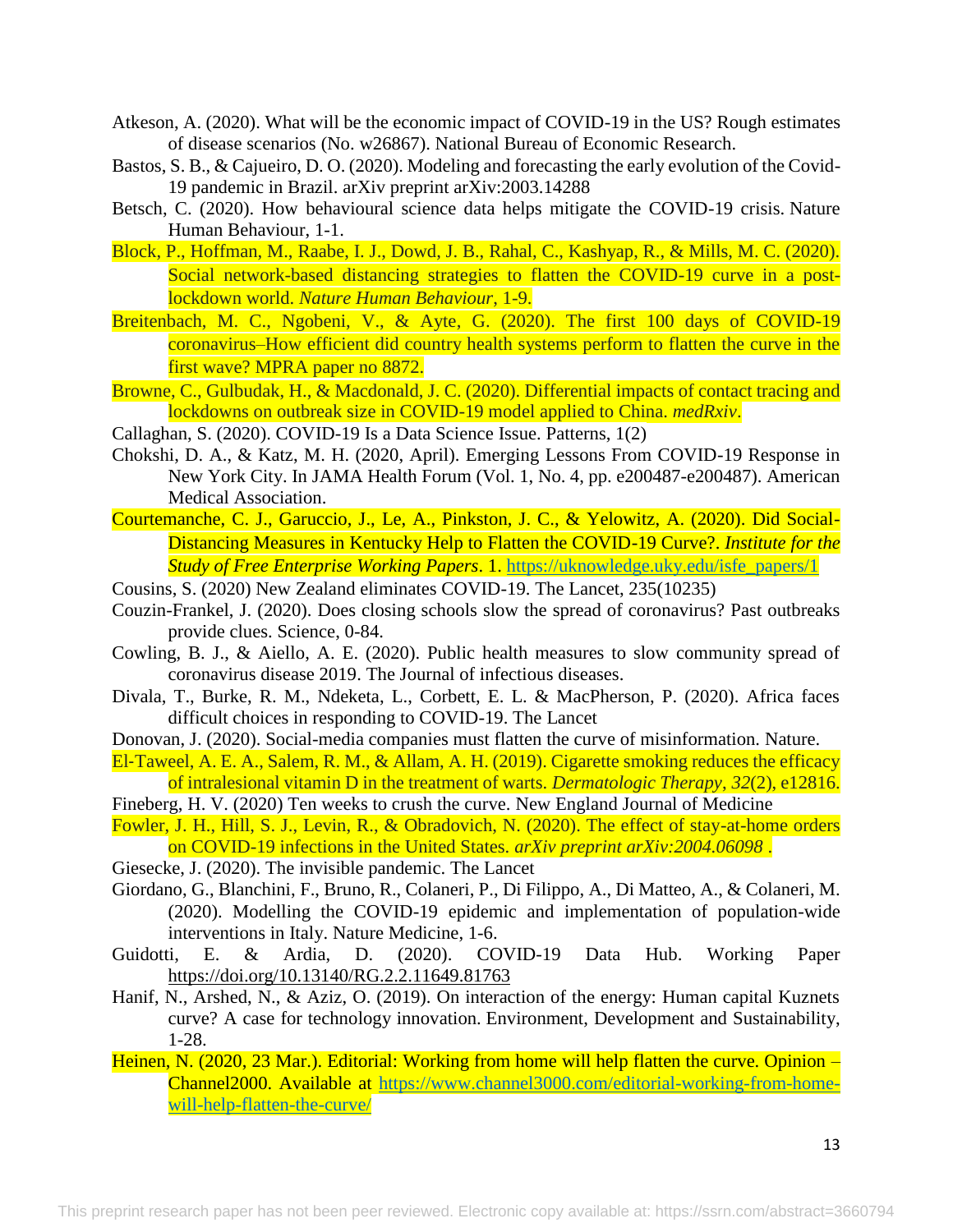- Iqbal, M., Kalim, R., & Arshed, N. (2019). Domestic and Foreign Incomes and Trade Balance-A Case of South Asian Economies. Asian Development Policy Review, 7(4), 355-368.
- Khan, H. R., & Howaldar, T. (2020). Breaking the back of COVID-19: Is Bangladesh doing enough testing? MedRxiv
- Kilbbin, W. & Fernando, R. (2020). 3. The economic Impact of COVID-19. In Economics in the Time of COVID-19 by Baldawin R. & di Mauro B. W. CEPR Press
- Koh, D. (2020). COVID-19 lockdowns throughout the world. Occupational Medicine.
- Lancet, T. (2020). India under COVID-19 lockdown. Lancet (London, England), 395(10233), 1315.
- Nature (2020). Coronavirus: the first three months as it happened. Nature. Available at <https://www.nature.com/articles/d41586-020-00154-w>
- Park, S., Choi, G. J., & Ko, H. (2020). Information Technology–Based Tracing Strategy in Response to COVID-19 in South Korea—Privacy Controversies. JAMA.
- Poland, G. A. (2020). SARS-CoV-2: a time for clear and immediate action. The Lancet Infectious Diseases, 20(5), 531-532.
- Rotman, C. (2020, 8 Apr.). Stop covid or save the economy? We can do both. MIT Technology Review. Available at [https://www.technologyreview.com/2020/04/08/998785/stop-covid](https://www.technologyreview.com/2020/04/08/998785/stop-covid-or-save-the-economy-we-can-do-both/)[or-save-the-economy-we-can-do-both/](https://www.technologyreview.com/2020/04/08/998785/stop-covid-or-save-the-economy-we-can-do-both/)
- Rotondi, V., Andriano, L., Dowd, J. B., & Mills, M. C. (2020, April 26). Early evidence that social distancing and public health interventions flatten the COVID-19 curve in Italy. <https://doi.org/10.31219/osf.io/wah4e>
- Routley, N. (2010, Mar 19). This interactive chart shows countries flattening their COVID-19 curves. World Economic Forum. Available at [https://www.weforum.org/agenda/2020/03/covid19-coronavirus-countries-infection](https://www.weforum.org/agenda/2020/03/covid19-coronavirus-countries-infection-trajectory/)[trajectory/](https://www.weforum.org/agenda/2020/03/covid19-coronavirus-countries-infection-trajectory/)
- Saez, M., Tobias, A., Varga, D., & Barceló, M. A. (2020). Effectiveness of the measures to flatten the epidemic curve of COVID-19. The case of Spain. *Science of the Total Environment*, 138761.
- Sharif, A., Aloui, C., & Yarovaya, L. (2020). COVID-19 pandemic, oil prices, stock market, geopolitical risk and policy uncertainty nexus in the US economy: Fresh evidence from the wavelet-based approach. *International Review of Financial Analysis*, 101496.
- Sharma, G. D., Talan, G., & Jain, M. Policy response to the economic challenge from COVID-19 in India: A qualitative enquiry. Journal of Public Affairs, e2206.
- Sharma, G. D., Talan, G., Srivastava, M., Yadav, A., & Chopra, R. A qualitative enquiry into strategic and operational responses to Covid-19 challenges in South Asia. Journal of Public Affairs, e2195.
- Siddiquei, M. I., & Khan, W. Economic implications of coronavirus. Journal of Public Affairs. Available at<https://onlinelibrary.wiley.com/doi/full/10.1002/pa.2169>
- Suryahadi, A., Al Izzati, R., & Suryadarma, D. (2020). The Impact of COVID-19 Outbreak on Poverty: An Estimation for Indonesia. SMERU Working Paper
- Swamy, P. A. (1970). Efficient inference in a random coefficient regression model. Econometrica: Journal of the Econometric Society, 311-323.
- Wasdani, K. P., & Prasad, A. (2020). The impossibility of social distancing among the urban poor: the case of an Indian slum in the times of COVID-19. *Local Environment*, *25*(5), 414-418.
- World Health Organization. (2020). Coronavirus disease 2019 (COVID-19): situation report, 19. World Health Organization. (2020). Coronavirus disease 2019 (COVID-19): situation report, 72.